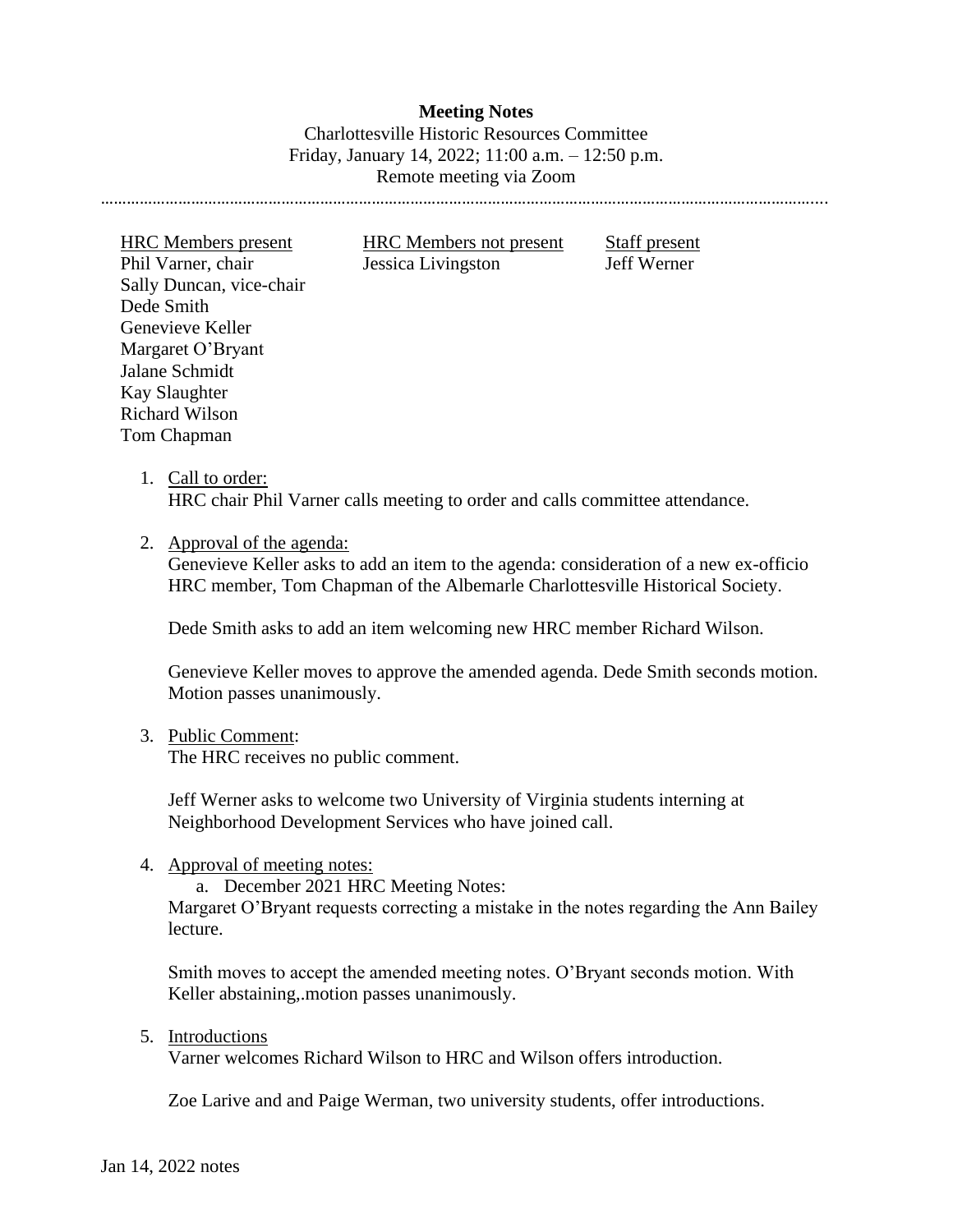6. Engagement of the Descendant Community for Court Square/Slave Auction Block site: [11:25, 45 minutes]

Committee discusses progress report for project to City Council. No action taken. Committee plans to have report ready by February City Council meeting. Varner has started work on report and will offer draft by next meeting. Three major points in report:

- a. Descendant engagement in order to build trust and community support around project
	- i. Challenges, as well as opportunity provided by virtual engagement
- b. Summary of the primary comments received by descendants so far
	- i. The fact that there needs to be an educational component
	- ii. The preference for something substantial
- c. Request for a budget, timeframe, and hard commitment to do something significant from Council

Jalane Schmidt has been coordinating with James Madison Regional Library staff to coordinate a spring talk with Dr. Ann Bailey, historian with expertise on slave auctions.

Schmidt shares that more is being learned about the sale and auctions of enslaved people at Court Square through university graduate student researchers.

Kay Slaughter asks that Varner might include results from graduate research in Council progress report and presentation.

Committee members consider possibility of erecting Virginia Department of Historic Resources state highway marker to recognize sale of enslaved people at Court Square.

7. Downtown Walking Tour Map Work Session

Walking Tour Map subcommittee members, Smith and Slaughter, offer update on progress drafting text for walking tour map. No action taken.

Subcommittee used spreadsheet to identify potential sites in major geographical areas for map: Court Square, Downtown, Water Street, Market Street and Vinegar Hill. Designer used these sites to create a prototype, presented at last meeting.

Smith and Slaughter working on drafting text for map entries.

Wilson asks that map entries contain dates and architects, when available.

Committee discusses how to interpret Downtown Mall history on map.

8. Committee Membership Discussion

Keller acknowledges that Tom Chapman, Executive Director of Albemarle Charlottesville Historical Society, is regular attendee of HRC members and asks that he be added as ex-officio member.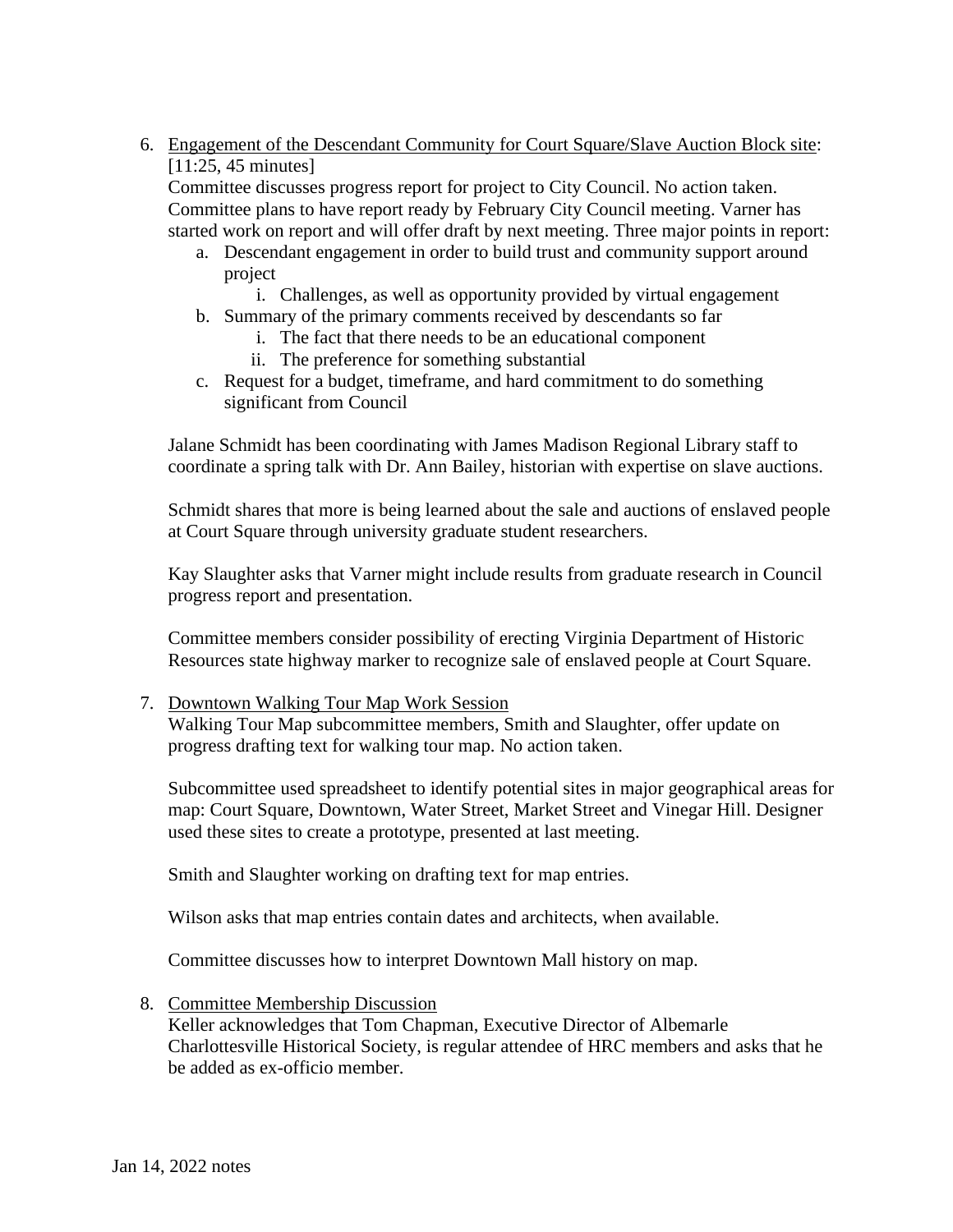Keller moves to ask Tom Chapman join the HRC as an ex-officio member.

Slaughter seconds motion. Motion passes unanimously.

Schmidt agrees to ask Andrea Douglas at the Jefferson School African American Heritage Center if she's interested in joining as an ex-officio member.

- 9. Staff Updates: Staff has no updates to offer.
- 10. Coordinate Agenda for February HRC Meeting: Committee decides that only one meeting is necessary in February.
- 11. Announcements: [12:45, 5 minutes] Kay announced an upcoming virtual community event for Martin Luther King, Jr. Day.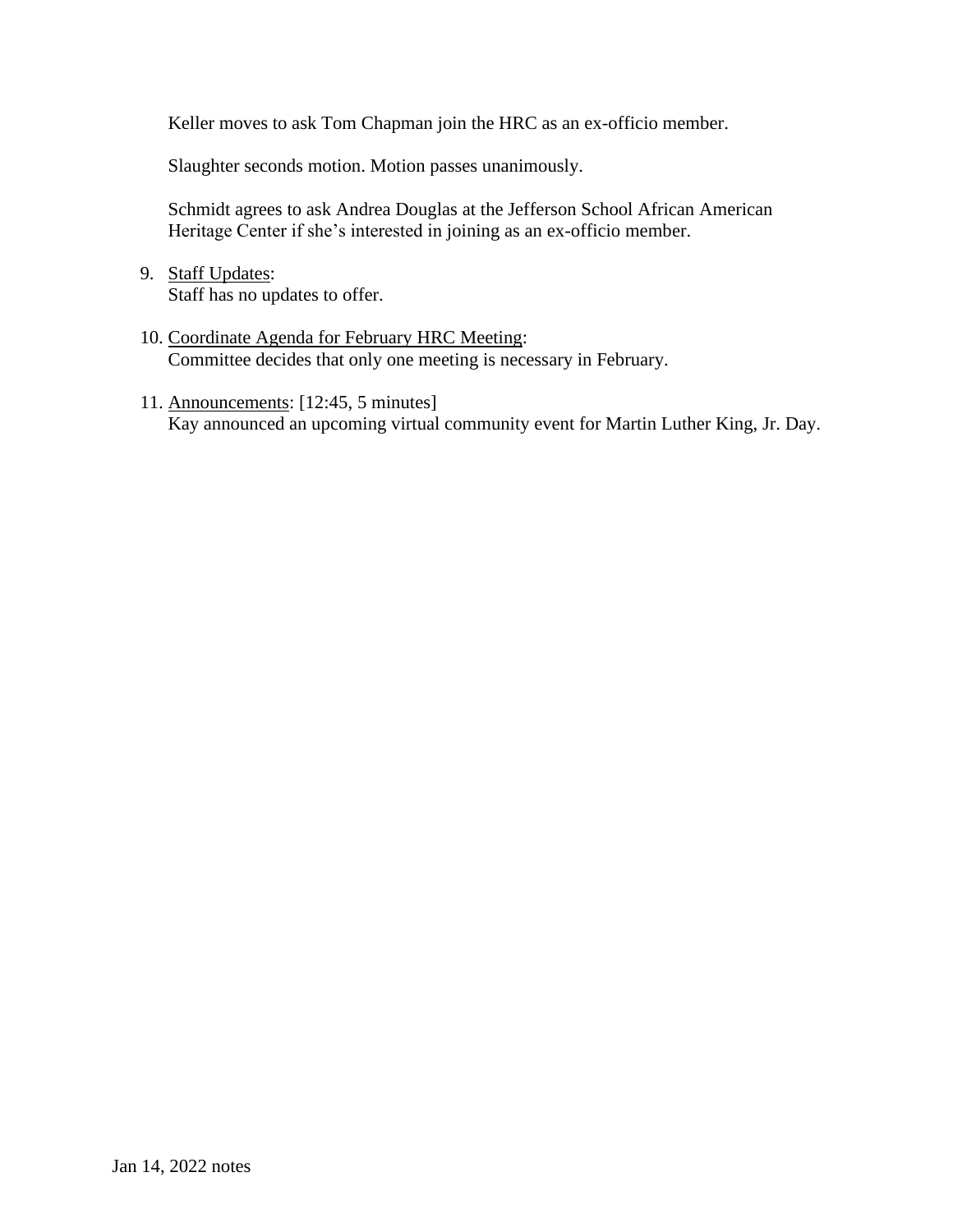**Meeting Notes** Charlottesville Historic Resources Committee Friday, February 11, 2022; 11:00 a.m. – 12:50 p.m. Remote meeting via Zoom

………………………………………………………………………………………………………………………………………………….... HRC Members present HRC Members not present Staff present Phil Varner, Chair Jeff Werner Sally Duncan, Vice-chair Robert Watkins Margaret O'Bryant Dede Smith Genevieve Keller Jalane Schmidt Kay Slaughter Tom Chapman Jessica Livingston Richard Wilson

#### 1. Call to order:

*Meeting guests introduce themselves. Sterling Howell is the Program and Volunteer Coordinator with the Albemarle Charlottesville Historical Society. MaDeja Leverett and Jake Calhuon are University of Virginia graduate students conducting research on the sale of enslaved people at the Albemarle County Courthouse.* 

2. Approval of the agenda:

*Dede Smith moves to approve the agenda. Margaret O'Bryant seconds motion. Motion passes unanimously.*

#### 3. Public Comment:

*The HRC receives no public comment.*

4. Engagement of the Descendant Community for Court Square/Slave Auction Block site:

*Calhoun, shares one-page research report via email.*

*Graduate researchers have so far conducted research between 1831-1842 so far, mainly in chancery records.* 

*Leverett shares a list of names they've identified in their research so far.*

*Smith and Jeff Werner express importance of coordinating with other research projects so redundant work isn't done.*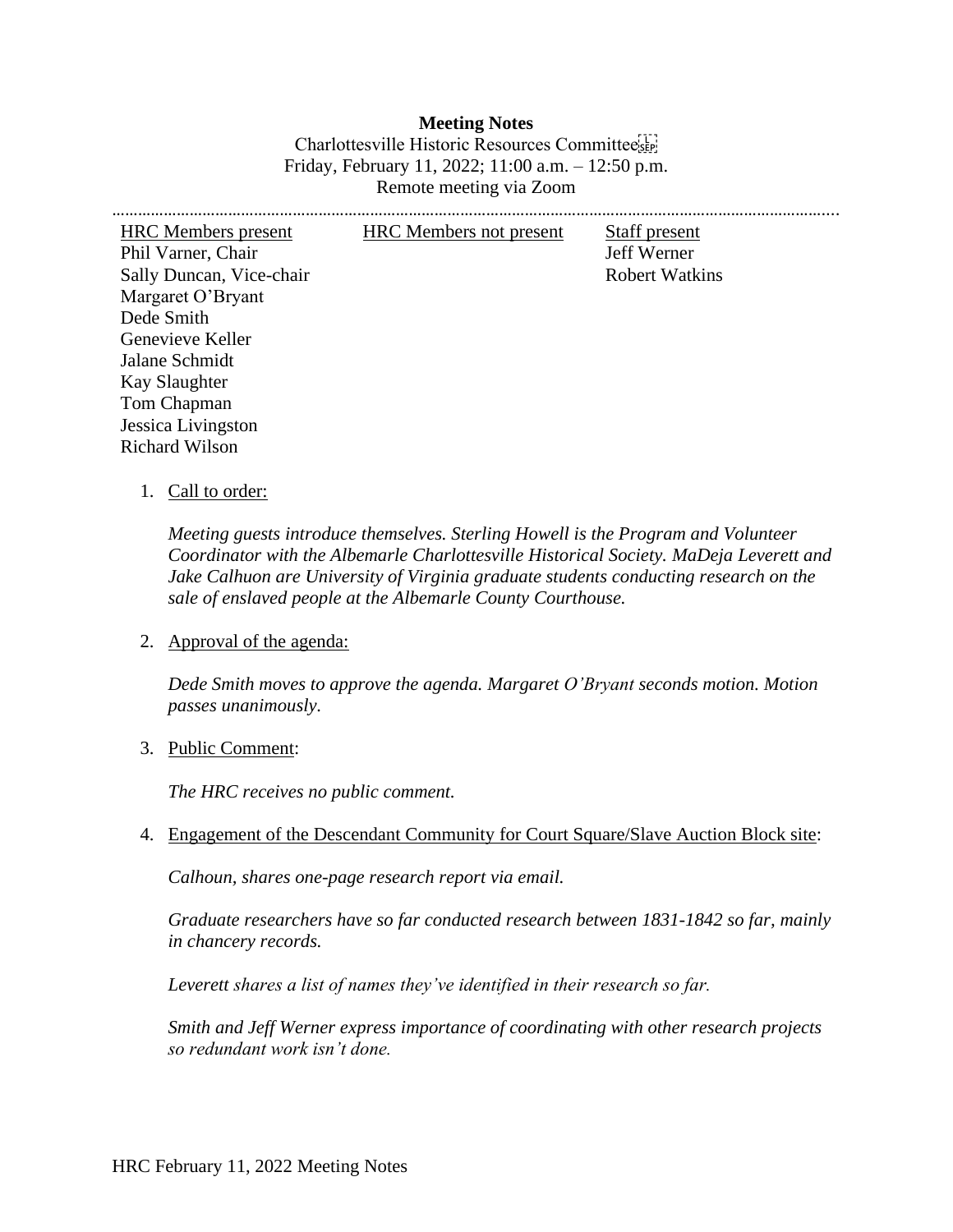*Jalane Schmidt thanks graduate researchers for their work so far, and for Phil Varner's work on the report to City Council.*

*Committee members offer feedback on report to City Council.*

*Members discuss the need to credit all who have made contributions in report.*

*The report needs to identify the committee's staff support.*

*Committee discusses the best language to include in the report. It is important to be precise but also use language that a broad audience can understand since it is a public document. HRC discusses using terms like trafficking, antebellum, auctions, and sales.* 

*Schmidt updates committee on planning a lecture for April with Dr. Anne Bailey.*

5. Downtown Walking Tour Map Work Session:

*Smith offers update on walking tour map. Map subcommittee is still figuring out how to write an engaging walking tour in so few words. Subcommittee members reached back out to map designer and Albemarle Charlottesville Historical Society (ACHS) staff for feedback. Subcommittee has moved away from Vinegar Hill inset map to allow for more text.*

*Committee discusses having a walking tour meeting with ACHS to determine best routes and sites for map.* 

6. Staff Updates:

*Staff announces that the Board of Architectural Review will review plans for a new Albemarle County District Courthouse at the February meeting.* 

7. Coordinate Agenda for March HRC Meeting:

*HRC will retain similar agenda for March meeting.*

8. Announcements:

*Tom Chapman and Jeff Werner and others gave a presentation on Pen Park through the library.*

*Chapman announces that he's been working with Sally Duncan and Renaissance School students to put together an exhibit at ACHS.*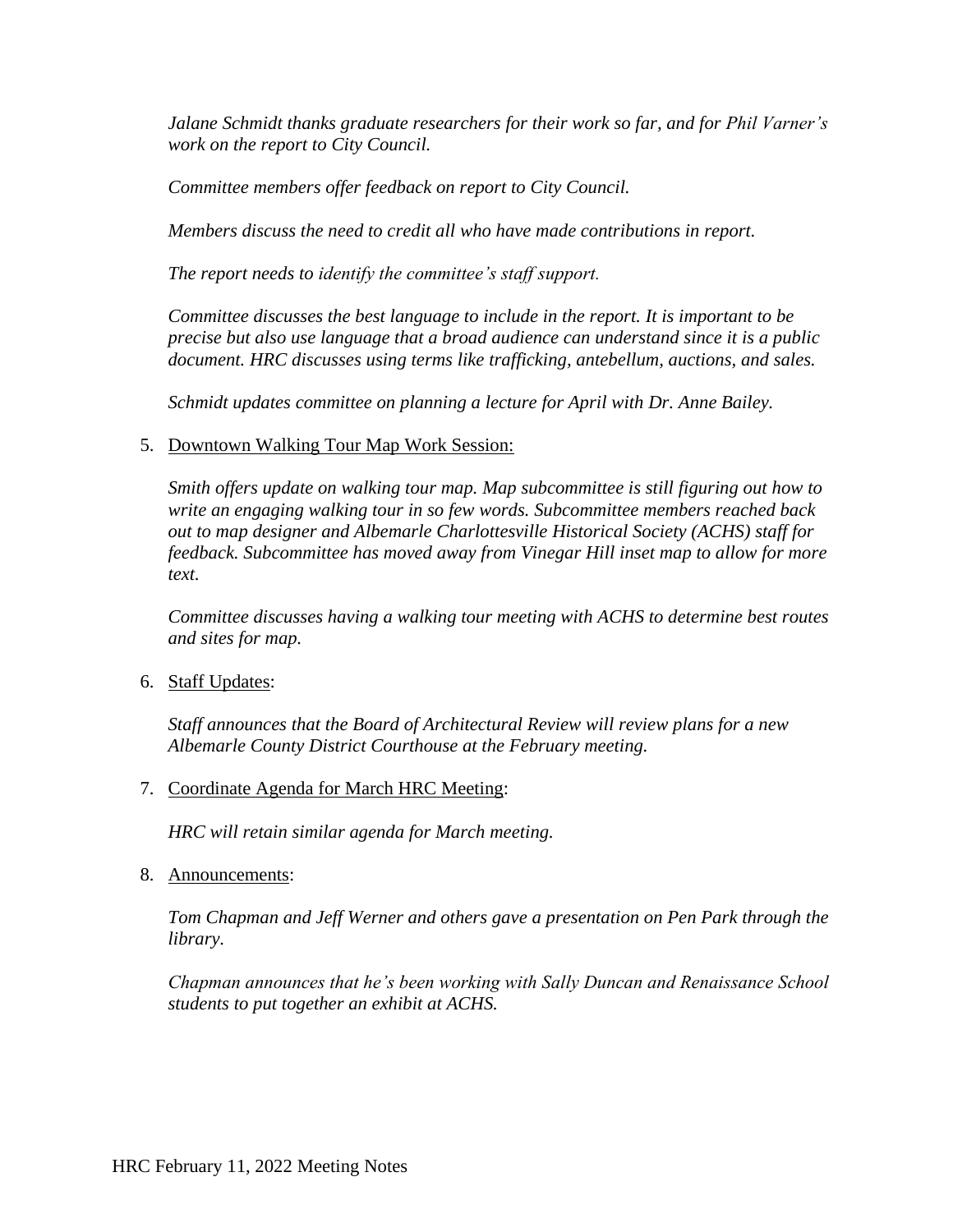### Report on Research in Court Square Jake Calhoun and MaDeja Leverett

For the past four months, we (MaDeja Leverett and Jake Calhoun) have researched the antebellum history of Court Square and the Albemarle County Courthouse in an effort to uncover the site's significance as a place of enslavement and the commodification of human beings. In doing so, we have thus far engaged primarily with Chancery Order Books, records detailing disputes over wills, estates, and debts due to the Court. Enslaved women, men, and children featured prominently in many of these cases as they regularly factored into the "estate" of many Virginians. These enslaved Americans posed a unique problem for the Court as evenly dividing a human into equal "shares" posed a challenge. At times, enslaved persons might be granted to the deceased's next of kin as happened in May of 1835 when the Albemarle County Court decreed that Ann Eliza and Emily, two women enslaved by Christopher Hudson, were to be bequeathed to Hudson's grandchildren after his passing. All too often, however, in order to distribute the "shares" of the deceased in a manner that the Court deemed appropriate, the Court would appoint one or more commissioners to sell the enslaved persons, essentially liquidating them in order to distribute their monetary value evenly among the claimants.

The Albemarle County Court directly advertised the sale of enslaved individuals and families on the Courthouse door and in local newspapers, as it did with an enslaved woman by the name of Phebe in 1837. In May of that year, Phebe's sale, along with that of her "increase" (her children), was advertised on the front door of the Courthouse and circulated in local Charlottesville newspapers. In certain cases, the Court might also elect to order an auction or sale to take place on the following court day, ordering the date of said sale to be advertised in a similar manner. An enslaved woman named Dolly endured this process in October of 1838 when she was auctioned off in front of the Courthouse in order to pay off the debts of her enslaver John Gilmore. After combing through these Chancery Order Books dating from 1831 to 1842, dozens of names of enslaved people sold by commissioners of the Albemarle County Court have emerged, all of whom had their sale either take place or advertised at Court Square. Beyond these individuals, hundreds of more names of enslaved people, all of whom had their fate determined by the Court, fill these records.

So far, our research has only taken us through 1842 though this advertisement and trade of enslaved human beings by commissioners of the Court continued well beyond that date, lasting up until the Civil War. We have yet to explore the Chancery Records of these later years, nor have we had the opportunity to review the Albemarle County Court Minutes from these decades, which, after 1850, should detail the fate of any fugitive slaves that might have come before the Court after the passage of the Fugitive Slave Act of 1850. Fugitive slaves across the South, if captured, would often be sold at auction by County courts if their enslaver could not be located. Unlike the Chancery Order Books, these sources have been known to list place of sale, often specifying the precise location of the auction of a fugitive slave, whether it be the steps of a courthouse, a nearby plantation, or an auction block. Though we have few explicit references to the geographic place of sale within the confines and context of Court Square, as in whether such sales took place on the Courthouse steps or at Number Nothing, the names and stories of the enslaved people sold at Court Square speak not only to the Square's significance as a site of enslavement but also to Albemarle County Court's undeniable historical function as a tool of dehumanizing Black people.